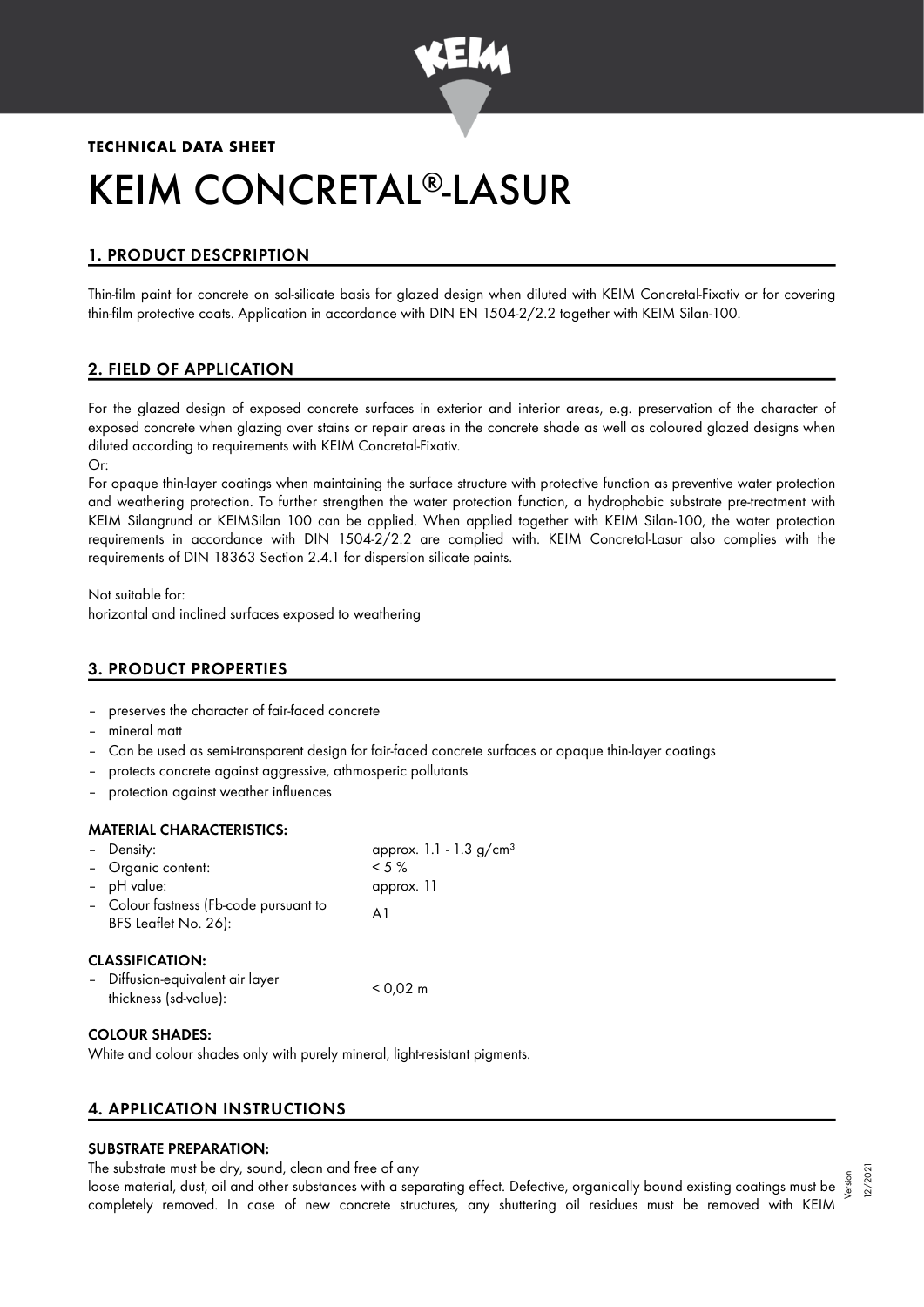Betonschnellreiniger (concrete cleaner). Clean, strong concrete requires no pretreatment. Highly absorbent substrates or surfaces exposed to severe weather may be provided with a water-repellent, hydrophobic treatment. The subsequent base coat with KEIM Concretal-Lasur is to be applied after approx. 4 hours in the case of KEIM Silangrund and after 4 to 24 hours in the case of KEIM Silan-100. Soft, porous concrete surfaces or existing mineral coatings may be stabilised by performing a pretreatment with KEIM Concretal-Fixativ

#### APPLICATION CONDITIONS:

Ambient and substrate temperature during application and drying from ≥ 5 °C to ≤ 30 °C. Do not apply in direct sunlight or on sun-heated substrates. Protect surfaces from direct sun, wind and rain during and after application.

#### APPLICATION:

Glazing coat:

In exterior areas, two glazing coats with a brush are usually required due to the requirement for weather resistance. For priming and finishing coat, KEIM Concretal-Lasur with KEIM Concretal-Fixativ or KEIM Concretal-Base can be diluted in any ratio depending on the desired glaze effect. To determine the dilution ratio, it is recommended to apply test coats. Stir the diluted KEIM Concretal-Lasur well before and during work. Water and other materials must not be added.

Note: The system components KEIM Concretal-Lasur, Concretal-Base and Concretal-Fixativ can be mixed in any ratio. KEIM Concretal-Base leads to a beautiful transparency with ideal application consistency and layer thickness. KEIM Concretal-Fixativ allows highly transparent, colour-brilliant glazes with very low layer thickness.

Covering coat:

A priming and finishing coat is required to achieve opaque, structure-preserving thin-layer protective coatings. KEIM Concretal-Lasur can be brushed, rolled or sprayed (nozzle ≥ 512 ).

Primer coat: Dilute 15 l KEIM Concretal-Lasur with 2.5 – 8 l KEIM Concretal-Fixativ (1 l KEIM Concretal-Lasur with 0.2 – 0.5 l KEIM Concretal-Fixativ).

Final coat: Apply KEIM Concretal-Lasur undiluted.

#### DRYING TIME:

Can be overcoated after 12 hours at the earliest (at 23°C and 50% RH). At higher relative humidity, layer thicknesses and/ or lower temperatures, drying is delayed accordingly. After pre-treatment with KEIM Silangrund, the primer coat is to be applied after approx. 4 hours, after KEIM Silan 100 after approx. 4 - 24 hours.

#### CONSUMPTION:

means of test areas.

For two opaque coats: approx. 0.25 l/m² KEIM Concretal-Lasur and approx. 0.04 l/m² KEIM Concretal-Fixativ For two coats of translucent paint: depending on degree of dilution, must be determined by trial coating. These material consumption values are guide values for smooth substrates. Exact consumption values must be determined by

#### CLEANING OF TOOLS:

Clean immediately with water.

#### 5. PACKAGING

| <b>Container content</b> | Unit of measure | Quantity on pallet | Type of container |
|--------------------------|-----------------|--------------------|-------------------|
|                          |                 | 24                 | bucket            |
|                          |                 | 70                 | bucket            |
|                          |                 | 384                | can               |